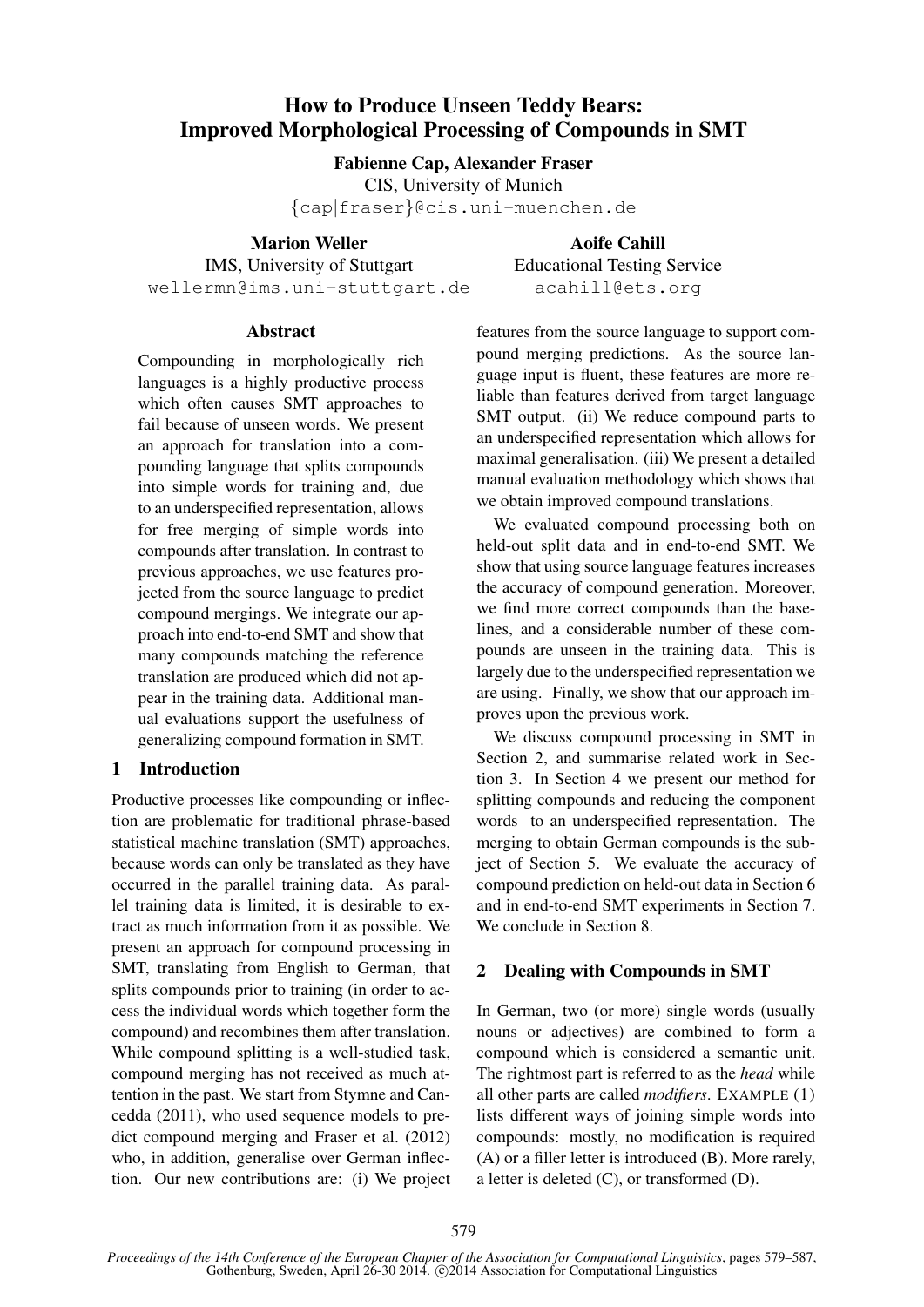

Figure 1: Compound processing in SMT allows the synthesis of compounds unseen in the training data.

EXAMPLE (1)

|         | $(A)$ <i>Haus+Boot = Hausboot</i> ("house boat")      |
|---------|-------------------------------------------------------|
| (B)     | $\int$ <i>Ort+s+Zeit = Ortszeit</i> ("local time")    |
| (C)     | $Kirche-e+Turn = Kirchturm$ ("church tower")          |
| $(D)$ . | $Kriterium+Liste = Kriterien liste$ ("criteria list") |

German compounds are highly productive,<sup>1</sup> and traditional SMT approaches often fail in the face of such productivity. Therefore, special processing of compounds is required for translation into German, as many compounds will not (e.g. *Hausboot*, "house boat") or only rarely have been seen in the training data. $2$  In contrast, most compounds consist of two (or more) simple words that occur more frequently in the data than the compound as a whole (e.g. *Haus* (7,975) and *Boot* (162)) and often, these compound parts can be translated 1-to-1 into simple English words. Figure 1 illustrates the basic idea of compound processing in SMT: imagine, "Werkzeug" ("tool") occurred only as a modifier of e.g. *"Kiste"* ("box") in the training data, but the test set contains "tool" as a simple word or as the head of a compound. Splitting compounds prior to translation model training enables better access to the component translations and allows for a high degree of generalisation. At testing time, the English text is translated into the split German representation, and only afterwards, some sequences of simple words are (re-)combined into (possibly unseen) compounds where appropriate. This merging of compounds is much more challenging than the splitting, as it has to be applied to disfluent MT output: i.e., compound parts may not occur in the correct word order and even if they do, not all sequences of German words that *could* form a compound *should* be merged.

#### 3 Related Work

Compound processing for translation into a compounding language includes both compound splitting and merging, we thus report on previous approaches for both of these tasks.

In the past, there have been numerous attempts to split compounds, all improving translation quality when translating from a compounding to a noncompounding language. Several compound splitting approaches make use of substring corpus frequencies in order to find the optimal split points of a compound (e.g. Koehn and Knight (2003), who allowed only "(e)s" as filler letters). Stymne et al. (2008) use Koehn and Knight's technique, include a larger list of possible modifier transformations and apply POS restrictions on the substrings, while Fritzinger and Fraser (2010) use a morphological analyser to find only linguistically motivated substrings. In contrast, Dyer (2010) presents a latticebased approach to encode different segmentations of words (instead of finding the one-best split). More recently, Macherey et al. (2011) presented a language-independent unsupervised approach in which filler letters and a list of words not to be split (e.g., named entities) are learned using phrase tables and Levenshtein distance.

In contrast to splitting, the merging of compounds has received much less attention in the past. An early approach by Popović et al. (2006) recombines compounds using a list of compounds and their parts. It thus never creates invalid German compounds, but on the other hand it is limited to the coverage of the list. Moreover, in some contexts a merging in the list may still be wrong, cf. EXAMPLE (3) in Section 5 below. The approach of Stymne (2009) makes use of a factored model, with a special POS-markup for compound modifiers, derived from the POS of the whole compound. This markup enables sound mergings of compound parts after translation if the POS of the candidate modifier (X-Part) matches the POS of the candidate compound head (X): *Inflations*|*N-* $Part + Rate \mid N = Inflationstrate \mid N$  ("inflation rate"). In Stymne and Cancedda (2011) the factored ap-

 $1$ Most newly appearing words in German are compounds.  $2$ ~30% of the word types and ~77% of the compound

types we identified in our training data occurred  $\leq$  3 times.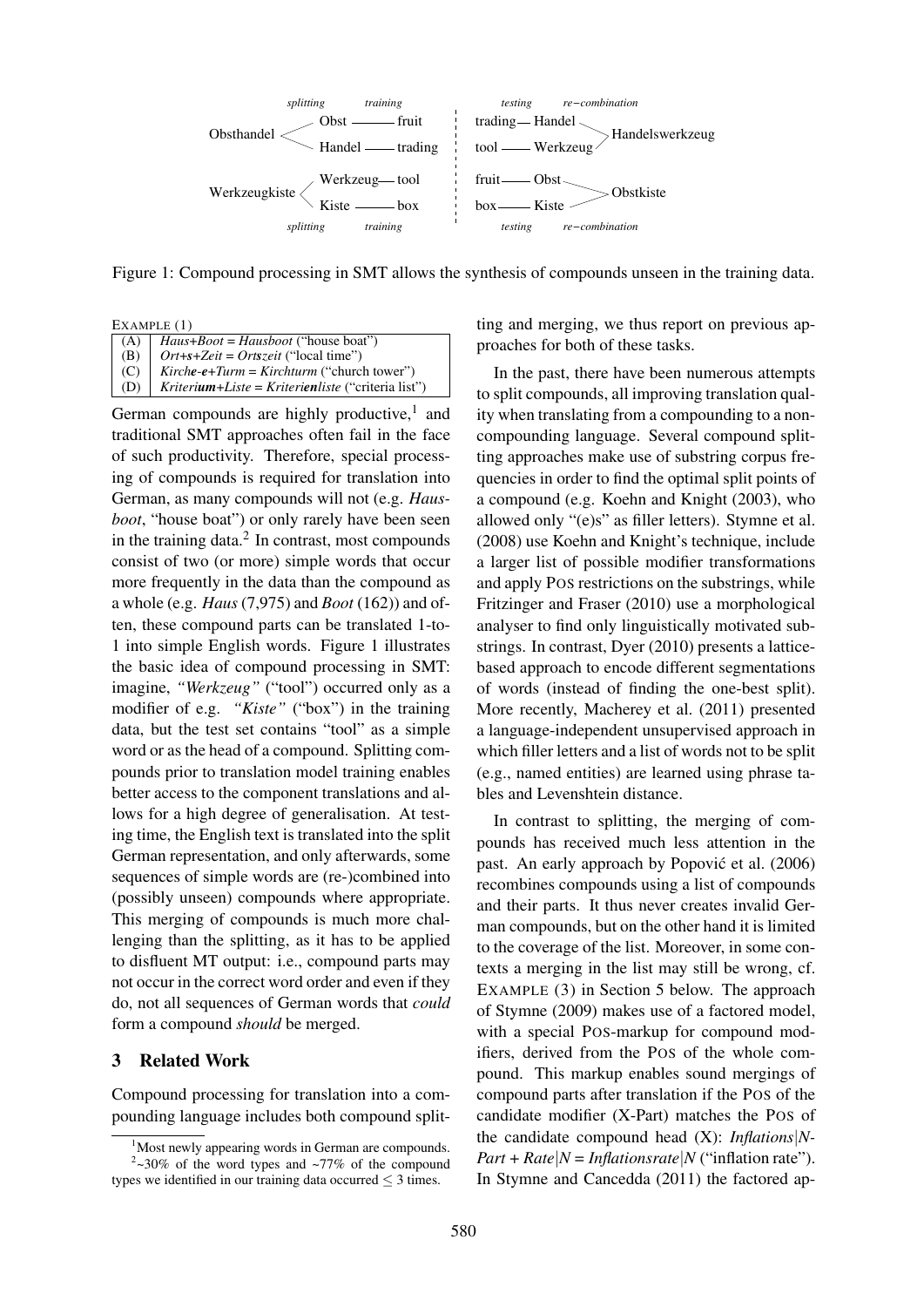

Figure 2: Compound splitting pipeline 1) The original text is parsed with BITPAR to get unambiguous POS tags, 2) The original text is then true-cased using the most frequent casing for each word and BITPAR tags are added,

3) All words are analysed with SMOR, analyses are filtered using BITPAR tags (only bold-faced analyses are kept), 4) If several splitting options remain, the geometric mean of the word (part) frequencies is used to disambiguate them.

proach was extended to make use of a CRF sequence labeller (Lafferty et al., 2001) in order to find reasonable merging points. Besides the words and their POS, many different target language frequency features were defined to train the CRF. This approach can even produce new compounds unseen in the training data, provided that the modifiers occurred in modifier position of a compound and heads occurred as heads or even as simple words with the same inflectional endings. However, as former compound modifiers were left with their filler letters (cf. *"Inflations"*), they can not be generalised to compound heads or simple words, nor can inflectional variants of compound heads or simple words be created (e.g. if *"Rate"* had only been observed in nominative form in the training data, the genitive *"Raten"* could not be produced). The underspecified representation we are using allows for maximal generalisation over word parts independent of their position of occurrence or inflectional realisations. Moreover, their experiments were limited to predicting compounds on held-out data; no results were reported for using their approach in translation. In Fraser et al. (2012) we re-implemented the approach of Stymne and Cancedda (2011), combined it with inflection prediction and applied it to a translation task. However, compound merging was restricted to a list of compounds and parts. Our present work facilitates more independent combination. Toutanova et al. (2008) and Weller et al. (2013) used source language features for target language inflection, but to our knowledge, none of these works applied source language features for compound merging.

#### 4 Step 1: Underspecified Representation

In order to enhance translation model accuracy, it is reasonable to have similar degrees of morphological richness between source and target language. We thus reduce the German target lan-

guage training data to an underspecified representation: we split compounds, and lemmatise all words (except verbs). All occurrences of simple words, former compound modifiers or heads have the same representation and can thus be freely merged into "old" and "new" compounds after translation, cf. Figure 1 above. So that we can later predict the merging of simple words into compounds and the inflection of the words, we store all of the morphological information stripped from the underspecified representation.

Note that erroneous over-splitting might make the correct merging of compounds difficult<sup>3</sup> (or even impossible), due to the number of correct decisions required. For example, it requires only 1 correct prediction to recombine *"Niederschlag*|*Menge"* into *"Niederschlagsmenge"* ("amount of precipitation") but 3 for the wrong split into *"nie*|*der*|*Schlag*|*Menge"* ("never|the|hit|amount"). We use the compound splitter of Fritzinger and Fraser (2010), who have shown that using a rule-based morphological analyser (SMOR, Schmid et al. (2004)) drastically reduced the number of erroneous splits when compared to the frequency-based approach of Koehn and Knight (2003). However, we adapted it to work on tokens: some words can, depending on their context, either be interpreted as named entities or common nouns, e.g., *"Dinkelacker"* (a German beer brand or "spelt|field").<sup>4</sup> We parsed the training data and use the parser's decisions to identify proper names, see *"Baumeister"* in Figure 2.

After splitting, we use SMOR to reduce words to lemmas, keeping morphological features like *gender* or *number*, and stripping features like *case*, as illustrated for *"Olexporteure" ¨* ("oil exporters"):

<sup>&</sup>lt;sup>3</sup>In contrast, they may not hurt translation quality in the other direction, where phrase-based SMT is likely to learn the split words as a phrase and thus recover from that error.

 $4$ Note that Macherey et al. (2011) blocked splitting of words which can be used as named entities, independent of context, which is less general than our solution.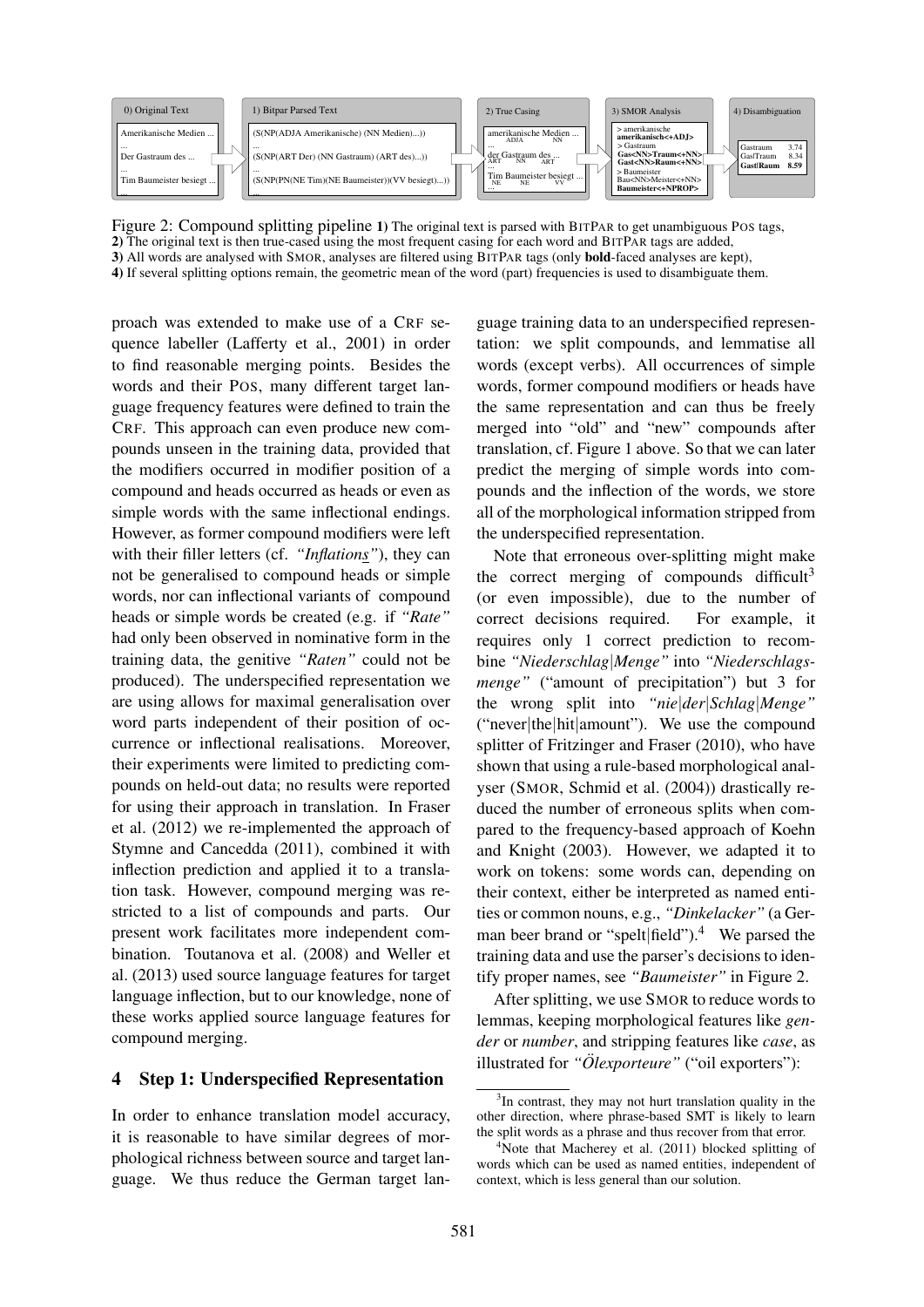| No.    | <b>Feature Description</b>                        | Example                                                                |              | Experiment |    |
|--------|---------------------------------------------------|------------------------------------------------------------------------|--------------|------------|----|
|        |                                                   |                                                                        | Sc           |            | TR |
| 1SC    | surface form of the word                          | string: Arbeit $\langle +NN \rangle \langle$ Fem $>\langle Sg \rangle$ | X            | X          |    |
| 2SC    | main part of speech of the word (from the parser) | string: $+NN$                                                          | X            | X          |    |
| 3SC    | word occurs in a bigram with the next word        | frequency: 0                                                           | X            | X          |    |
| 4SC    | word combined to a compound with the next word    | frequency: 10,000                                                      | X            | Х          |    |
| 5SC    | word occurs in modifier position of a compound    | frequency: $100,000$                                                   | X            | X          |    |
| 6SC    | word occurs in a head position of a compound      | frequency: 10,000                                                      | X            | X          |    |
| 7SC    | word occurs in modifier position vs. simplex      | string: $P>W$ (P= 5SC, W= 100,000)                                     | X            |            |    |
| 8SC    | word occurs in head position vs. simplex          | string: $S < W$ (S= 6SC, W= 100,000)                                   | $\mathbf{x}$ |            |    |
| $7SC+$ | word occurs in modifier position vs. simplex      | $(10**ceil(log10(5SC/W)))$<br>ratio: 10                                |              |            | X  |
| $8SC+$ | word occurs in head position vs. simplex          | $(10**ceil(log10(6SC/W)))$<br>ratio: 1                                 |              | Х          |    |
| 9N     | different head types the word can combine with    | number: 10,000                                                         |              | X          |    |

Table 1: Target language CRF features for compound merging. SC = features taken from Stymne and Cancedda (2011),  $SC_+$  = improved versions,  $N$  = new feature. Experiments:  $SC = re$ -implementation of Stymne and Cancedda (2011), T= use full Target feature set,  $TR$  = use Target features, but only a Reduced set.



While the former compound head (*"Exporteure"*) automatically inherits all morphological features of the compound as a whole, the features of the modifier need to be derived from SMOR in an additional step. We need to ensure that the representation of the modifier is identical to the same word when it occurs independently in order to obtain full generalisation over compound parts.

## 5 Step 2: Compound Merging

After translation from English into the underspecified German representation, post-processing is required to transform the output back into fluent, morphologically fully specified German. First, compounds need to be merged where appropriate, e.g., *"Hausboote"* ("house boats"): *Haus*<*+NN*><*Neut*><*Sg*> + *Boot*<*+NN*><*Neut*><*Pl*>

→ *Haus*<*NN*>*Boot*<*+NN*><*Neut*><*Pl*> (merged) and second, all words need to be inflected: *Haus*<*NN*>*Boot*<*+NN*><*Neut*><*Acc*><*Pl*> → *Hausbooten (inflected)*

#### 5.1 Target Language Features

To decide which words should be combined, we follow Stymne and Cancedda (2011) who used CRFs for this task. The features we derived from the target language to train CRF models are listed in Table 1. We adapted features No. 1-8 from Stymne and Cancedda (2011). Then, we modified two features (7+8) and created a new feature indicating the productivity of a modifier (9N).

### 5.2 Projecting Source Language Features

We also use new features derived from the English source language input, which is coherent and fluent. This makes features derived from it more reliable than the target language features derived from disfluent SMT output. Moreover, source language features might support or block merging decisions in unclear cases, i.e., where target language frequencies are not helpful, either because they are very low or they have roughly equal frequency distributions when occurring in a compound (as modifier or head) vs. as a simple word.

- In Table 2, we list three types of features:
	- 1. Syntactic features: different English noun phrase patterns that are aligned to German compound candidate words (cf. 10E-13E)
- 2. The POS tag of the English word (cf. 14E)
- 3. Alignment features, derived from word alignments (cf. 15E-18E)

The examples given in Table 2 (10E-13E) show that English compounds often have 1-to-1 correspondences to the parts of a German compound. Knowing that two consecutive German simple words are aligned to two English words of the same noun phrase is a strong indicator that the German words should be merged:

| EXAMPLE (3)                                            |
|--------------------------------------------------------|
| should be merged:                                      |
| ein erhöhtes verkehrs aufkommen sorgt für chaos        |
| "an increased <b>traffic volume</b> causes chaos"      |
| $(S(NP(DT An)(VN increase) (NN traffic)(NN volume))))$ |
| should <b>not</b> be merged:                           |
| für die finanzierung des verkehrs aufkommen            |
| "pay for the financing of transport"                   |
| $(VP(V pav)(PP(IN for)(NP(NP(DT the)(NN financing)))$  |
| (PP(IN of)(NP(NN transport)))                          |

In the compound reading of *"verkehr + aufkommen"*, the English parse structure indicates that the words aligned to *"verkehr"* ("traffic") and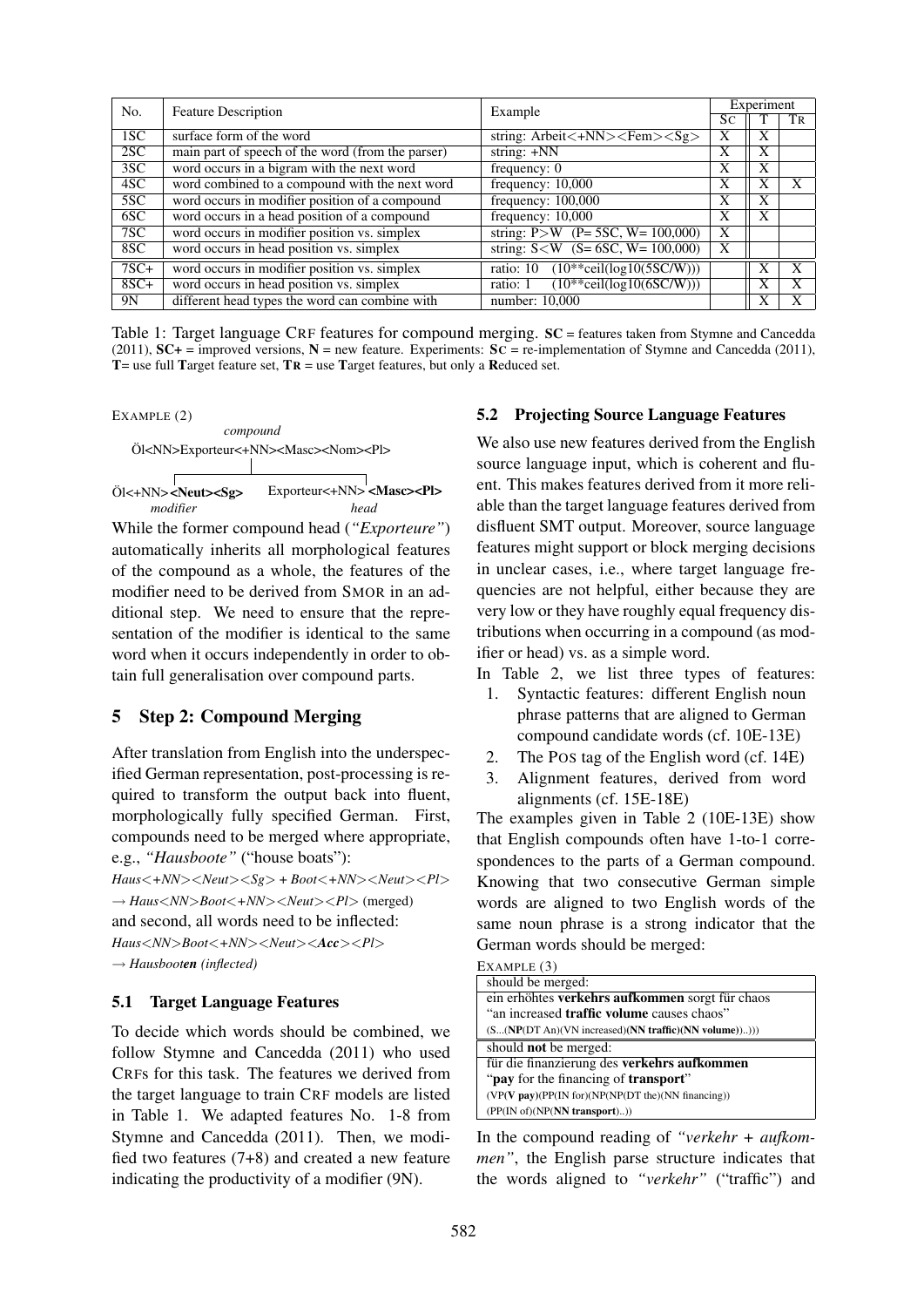| No. | <b>Feature Description</b>                                                                                                                                                                                           | Type       |
|-----|----------------------------------------------------------------------------------------------------------------------------------------------------------------------------------------------------------------------|------------|
| 10E | word and next word are aligned from a noun phrase in the English source sentence:<br>(NP(NN traffic)(NN accident)) $\rightarrow$ Verkehr ("traffic") + Unfall ("accident")                                           | true/false |
| 11E | word and next word are aligned from a gerund construction in the English source sentence:<br>(NP(VBG developing)(NNS nations)) $\rightarrow Entwicklung$ ("development") + Länder ("countries")                      | true/false |
| 12E | word and next word are aligned from a genitive construction in the English source sentence:<br>$(NP(NP(DT the)(NN end))(PP(IN of)(NP(DT the)(NN year)) \rightarrow Jahr ("year") + Ende("end")$                      | true/false |
| 13E | word and next word are aligned from an adjective noun construction in the English source sentence:<br>(NP (ADJ protective)(NNS measures)) $\rightarrow$ <i>Schutz</i> ("protection") + <i>Maßnahmen</i> ("measures") | true/false |
| 14E | print the Pos of the corresponding aligned English word                                                                                                                                                              | string     |
| 15E | word and next word are aligned 1-to-1 from the same word in the English source sentence, e.g.,<br>beef $\sqrt{\frac{Rind("cow")}{Fleisch("meat")}}$                                                                  | true/false |
| 16E | e.g., $Nobel - Prize \left\langle \frac{Nobel("Nobel")}{Preis("mize")}\right\rangle$<br>like 15E, but the English word contains a dash,                                                                              | true/false |
| 17E | like 15E, but also considering 1-to-n and n-to-1 links                                                                                                                                                               | true/false |
| 18E | like 16E, but also considering 1-to-n and n-to-1 links                                                                                                                                                               | true/false |

Table 2: List of new source language CRF features for compound merging.

*"aufkommen"* ("volume"), are both nouns and part of one common noun phrase, which is a strong indicator that the two words should be merged in German. In contrast, the syntactic relationship between "pay" (aligned to *"aufkommen"*) and "transport" (aligned to *"verkehr"*) is more distant<sup>5</sup>: merging is not indicated.

We also use the POS of the English words to learn (un)usual combinations of POS, independent of their exact syntactic structure (14E). Reconsider EXAMPLE (3): NN+NN is a more common POS pair for compounds than V+NN.

Finally, the alignment features (15E-18E) promote the merging into compounds whose alignments indicate that they should not have been split in the first place (e.g., *Rindfleisch*, 15E).

#### 5.3 Compound Generation and Inflection

So far, we reported on how to decide which simple words are to be merged into compounds, but not how to recombine them. Recall from EXAM-PLE (1) that the modifier of a compound sometimes needs to be transformed, before it can be combined with the head word (or next modifier), e.g., *"Ort"*+*"Zeit"* = *"Ortszeit"* ("local time").

We use SMOR to generate compounds from a combination of simple words. This allows us to create compounds with modifiers that never occurred as such in the training data. Imagine that *"Ort"* occurred only as compound head or as a single word in the training data. Using SMOR, we are still able to create the correct form of the modifier, including the required filler letter: *"Orts"*. This ability distinguishes our approach from pre-

vious approaches: Stymne and Cancedda (2011) do not reduce modifiers to their base forms<sup>6</sup> (they can only create new compounds when the modifier occurred as such in the training data) and Fraser et al. (2012) use a list for merging.

Finally, we use the system described in Fraser et al. (2012) to inflect the entire text.

## 6 Accuracy of Compound Prediction

We trained CRF models on the parallel training data  $(-40 \text{ million words})^7$  of the EACL 2009 workshop on statistical machine translation<sup>8</sup> using different feature (sub)sets, cf. the "Experiment" column in Table 1 above. We examined the reliability of the CRF compound prediction models by applying them to held-out data:

- 1. split the German wmt2009 tuning data set
- 2. remember compound split points
- 3. predict merging with CRF models
- 4. combine predicted words into compounds
- 5. calculate f-scores on how properly the compounds were merged

Table 3 lists the CRF models we trained, together with their compound merging accuracies on heldout data. It can be seen that using more features  $(SC \rightarrow T \rightarrow ST)$  is favourable in terms of precision and overall accuracy and the positive impact of using source language features is clearer when only reduced feature sets are used (TR vs. STR).

However, these accuracies only somewhat correlate with SMT performance: while being trained and tested on clean, fluent German language, the

<sup>&</sup>lt;sup>5</sup>Note that *"für etwas aufkommen"* (lit. "for sth. arise", idiom.: "to pay for sth.") is an idiomatic expression.

<sup>&</sup>lt;sup>6</sup>They account for modifier transformations by using character n-gram features (cf.EXAMPLE (1)).

 $7$ However, target language feature frequencies are derived from the monolingual training data, ~146 million words.

<sup>8</sup>http://www.statmt.org/wmt09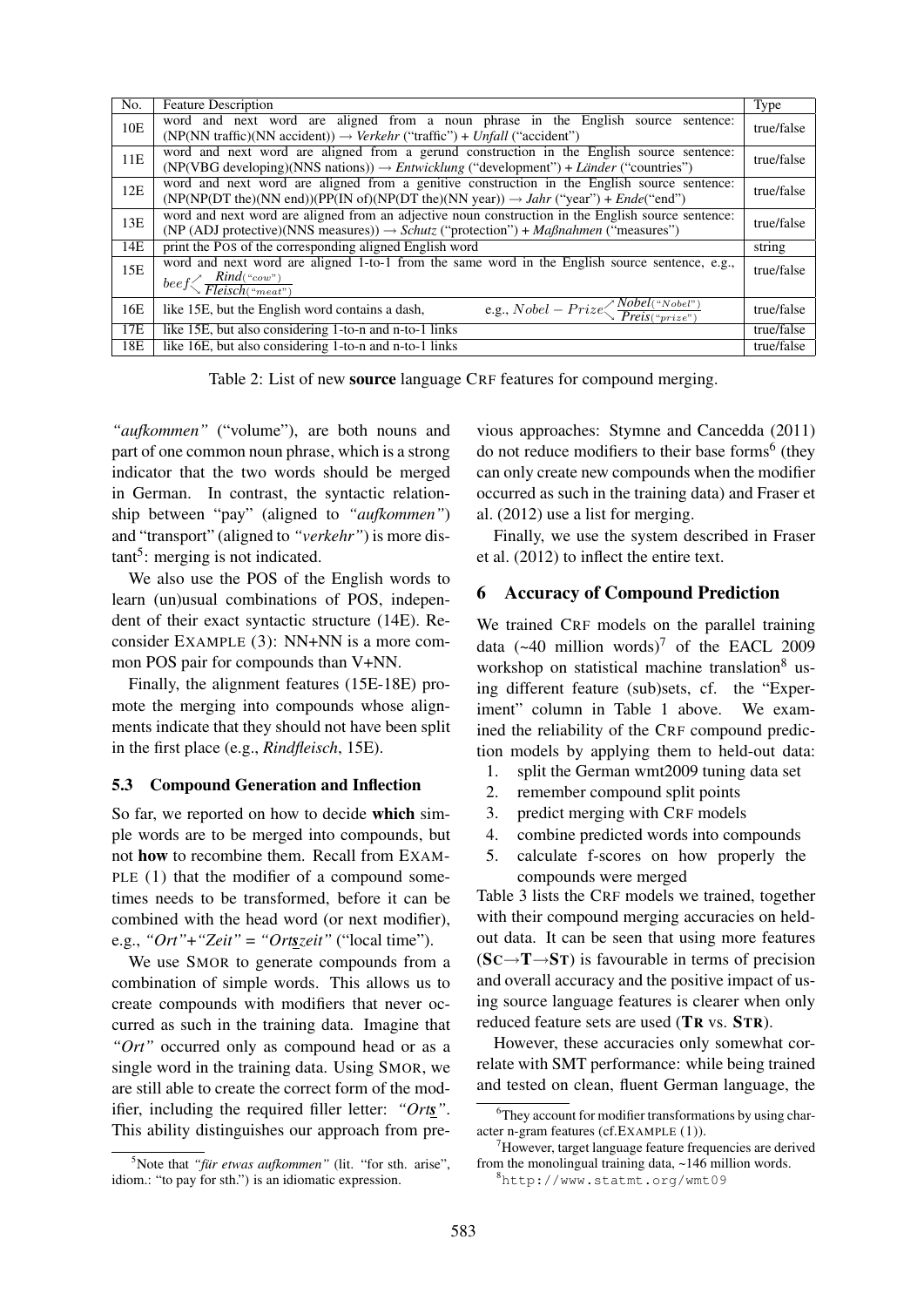| exp        | to be  | all    | correct | wrong  | wrong not | merging | precision | recall | f-score |
|------------|--------|--------|---------|--------|-----------|---------|-----------|--------|---------|
|            | merged | merged | merged  | merged | merged    | wrong   |           |        |         |
| Sc         | .047   | 997    | 921     |        | 121       |         | 92.38%    | 88.13% | 90.21%  |
| m          | .047   | 979    | 916     | 59     | 128       |         | 93.56%    | 87.40% | 90.38%  |
| <b>S</b> T | .047   | 976    | 917     | 55     | 126       |         | 93.95%    | 87.58% | 90.66%  |
| Tr         | .047   | 893    | 836     | 52     | 204       |         | 93.62%    | 80.00% | 86.27%  |
| <b>STR</b> | .047   | 930    | 866     | 58     | 172       |         | 93.12%    | 82.95% | 87.74%  |

Table 3: Compound production accuracies of CRF models on held-out data: SC: re-implementation of Stymne and Cancedda (2011);  $\hat{\mathbf{T}}$ : all target language features, including a new one (cf. Table 1);  $\hat{\mathbf{S}}\hat{\mathbf{T}}$  = all Source and Target language features; TR: only a reduced set of target language features; STR: TR, plus all source language features given in Table 2.

| exp            | <b>BLEU SCORES</b>            |             |            |     | #compounds found |      |        |
|----------------|-------------------------------|-------------|------------|-----|------------------|------|--------|
|                | mert.log                      | <b>BLEU</b> | <b>RTS</b> | all | ref              | new  | $new*$ |
| <b>RAW</b>     | 14.88                         | 14.25       | 1.0054     | 646 | 175              | n.a. | n.a.   |
| <b>UNSPLIT</b> | 15.86                         | 14.74       | 0.9964     | 661 | 185              | n.a. | n.a.   |
| Sc             | 15.44                         | 14.45       | 0.9870     | 882 | 241              | 47   | 8      |
| T              | 15.56                         | 14.32       | 0.9634     | 845 | 251              | 47   | 8      |
| <b>ST</b>      | 15.33                         | 14.51       | 0.9760     | 820 | 248              | 46   | 9      |
| TR             | 15.24                         | 14.26       | 0.9710     | 753 | 234              | 44   | 5      |
| <b>STR</b>     | 15.37                         | 14.61       | 0.9884     | 758 | 239              | 43   | 7      |
|                | #compounds in reference text: |             |            |     | 1,105            | 396  | 193    |

Table 4: SMT results. Tuning scores (mert.log) are on merged but uninflected data (except RAW). RTS: length ratio; all: #compounds produced; ref: reference matches; new: unknown to parallel data; new\*: unknown to target language data. bold face indicates statistical significance wrt. the RAW baseline, SC, T and TR.

models will later be applied to disfluent SMT output and might thus lead to different results there. Stymne and Cancedda (2011) dealt with this by *noisifying* the CRF training data: they translated the whole data set using an SMT system that was trained on the same data set. This way, the training data was less fluent than in its original format, but still of higher quality than SMT output of unseen data. In contrast, we left the training data as it was, but strongly reduced the feature set for CRF model training (e.g., no more use of surface words and POS tags, cf. TR and STR in Table 3) instead.

## 7 Translation Performance

We integrated our compound processing pipeline into an end-to-end SMT system. Models were trained with the default settings of the Moses SMT toolkit, v1.0 (Koehn et al., 2007) using the data from the EACL 2009 workshop on statistical machine translation. All compound processing systems are trained and tuned identically, except using different CRF models for compound prediction. All training data was split and reduced to the underspecified representation described in Section 4. We used KenLM (Heafield, 2011) with SRILM (Stolcke, 2002) to train a 5-gram language model based on all available target language training data. For tuning, we used batch-mira with ' safe-hope' (Cherry and Foster, 2012) and ran it separately for every experiment. We integrated the CRF-based merging of compounds into each iteration of tuning and scored each output with respect to an unsplit and lemmatised version of the tuning reference. Testing consists of:

- 1. translation into the split, underspecified German representation
- 2. compound merging using CRF models to predict recombination points
- 3. inflection of all words

## 7.1 SMT Results

We use 1,025 sentences for tuning and 1,026 sentences for testing. The results are given in Table 4. We calculate BLEU scores (Papineni et al., 2002) and compare our systems to a RAW baseline (built following the instructions of the shared task) and a baseline very similar to Fraser et al. (2012), using a lemmatised representation of words for decoding, re-inflecting them after translation, but without compound processing (UNSPLIT). Table 4 shows that only UNSPLIT and STR (source language and a reduced set of target language features) are significantly $9$  improving over the RAW baseline. They also significantly outperform all other systems, except ST (full source and target language feature set). The difference between STR (14.61) and the UNSPLIT baseline (14.74) is not statistically significant.

 $9$ We used pair-wise bootstrap resampling with sample size 1000 and p-value 0.05, from: http://www.ark.cs.cmu.edu/MT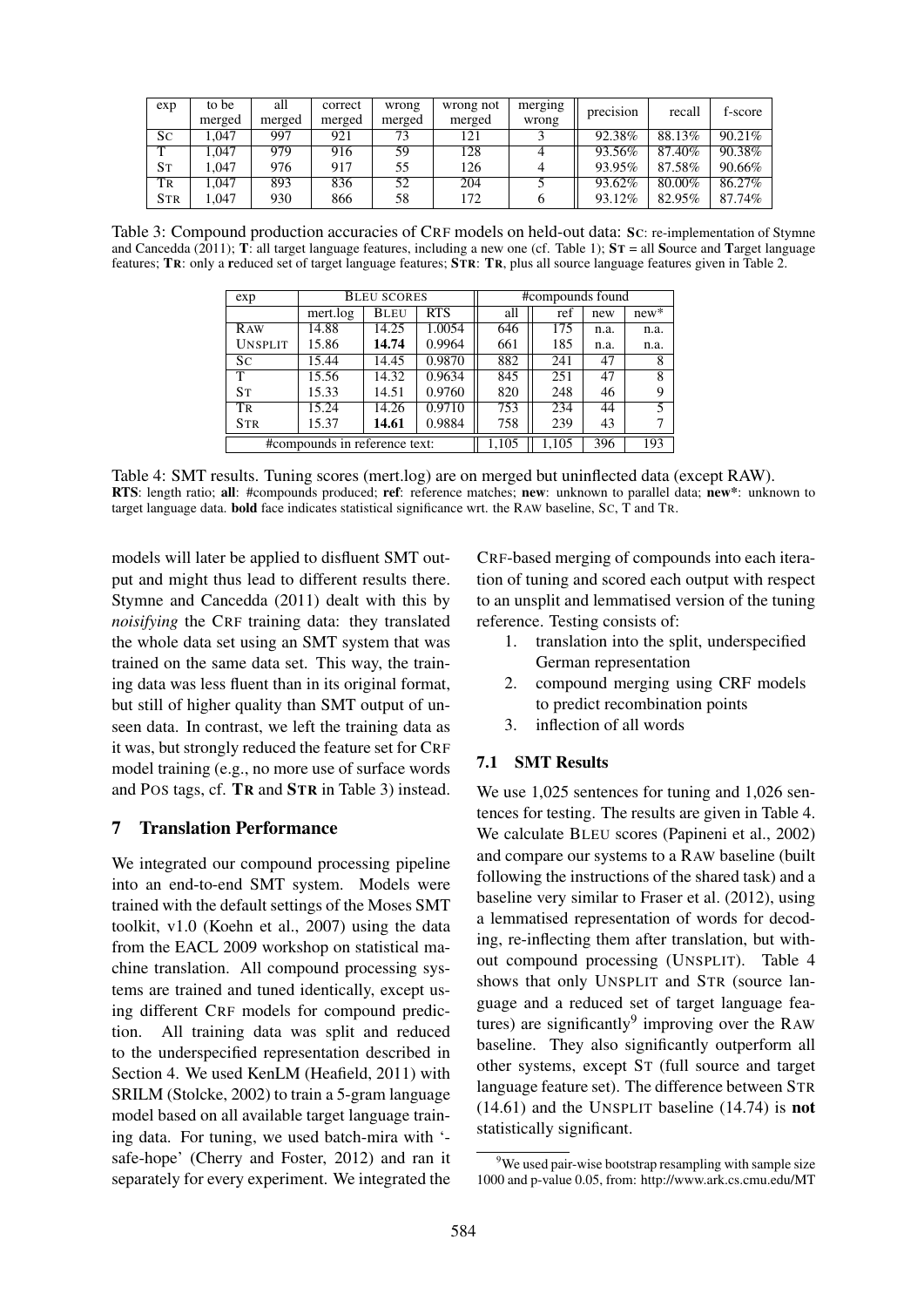|             | group ID             | example           | reference                                    | english             | <b>UNSPLIT</b> | <b>STR</b>     |
|-------------|----------------------|-------------------|----------------------------------------------|---------------------|----------------|----------------|
| lexically   | 1a: perfect match    | Inflationsrate    | Inflationsrate                               | inflation rate      | 185            | 239            |
| matches     | 1b: inflection wrong | Rohstoffpreisen   | Rohstoffpreise                               | raw material prices | 40             | 44             |
| the         | 2a: merging wrong    | Anwaltsbewegung   | Anwältebewegung                              | lawyers movement    |                | $\overline{Q}$ |
| reference   | 2b: no merging       | Polizei Chef      | Polizeichef                                  | police chief        | 101            | 54             |
| correct     | 3a: compound         | Zentralbanken     | Notenbank                                    | central banks       | 92             | 171            |
| translation | 3b: no compound      | pflanzliche Öle   | Speiseöl                                     | vegetable oils      | 345            | 291            |
| wrong       | 4a: compound         | Haushaltsdefizite | Staatshaushalts                              | state budget        | 12             | 42.            |
| translation | 4b: no compound      | Ansporn Linien    | Nebenlinien                                  | spur lines          | 325            | 255            |
|             |                      |                   | Total number of compounds in reference text: |                     | 1.105          | 1.105          |

Table 5: Groups for detailed manual compound evaluation and results for UNSPLIT and STR.

| reference          | English source      |                    | UNSPLIT baseline       |    | <b>STR</b>            |
|--------------------|---------------------|--------------------|------------------------|----|-----------------------|
| Teddybären         | teddy bear          | Teddy tragen<br>4b |                        | 1a | Teddybären            |
|                    |                     |                    | (Teddy, to bear)       |    | (teddy bear)          |
| Emissionsreduktion | emissions reduction | 3 <sub>b</sub>     | Emissionen Reduzierung | 3a | Emissionsverringerung |
|                    |                     |                    | (emissions, reducing)  |    | (emission decrease)   |
| Geldstrafe         | fine                | 4b                 | schönen                | 3a | Bußgeld               |
|                    |                     |                    | (fine/nice)            |    | (monetary fine)       |
| Tischtennis        | table tennis        | 2 <sub>b</sub>     | <b>Tisch Tennis</b>    | 4a | Spieltischtennis      |
|                    |                     |                    | (table, tennis)        |    | (play table tennis)   |
| Kreditkartenmarkt  | credit-card market  | 2 <sub>b</sub>     | Kreditkarte Markt      | 4a | Kreditmarkt           |
|                    |                     |                    | (credit-card, market)  |    | (credit market)       |
| Rotationstempo     | rotation rate       | 2 <sub>b</sub>     | Tempo Rotation         | 4a | Temporotation         |
|                    |                     |                    | (rate, rotation)       |    | (rate rotation)       |

Table 6: Examples of the detailed manual compound analysis for UNSPLIT and STR.

Compound processing leads to improvements at the level of unigrams and as BLEU is dominated by four-gram precision and length penalty, it does not adequately reflect compound related improvements. We thus calculated the number of compounds matching the reference for each experiment and verified whether these were known to the training data. The numbers in Table 4 show that all compound processing systems outperform both baselines in terms of finding more exact reference matches and also more compounds unknown to the training data. Note that STR finds less reference matches than e.g. T or ST, but it also produces less compounds overall, i.e. it is more precise when producing compounds.

However, as compounds that are correctly combined but poorly inflected are not counted, this is only a lower bound on true compounding performance. We thus performed two additional manual evaluations and show that the quality of the compounds (Section 7.2), and the human perception of translation quality is improving (Section 7.3).

#### 7.2 Detailed Evaluation of Compounds

This evaluation focuses on how compounds in the the reference text have been translated.<sup>10</sup> We:

- 1. manually identify compounds in German reference text (1,105 found)
- 2. manually perform word alignment of these compounds to the English source text
- 3. project these English counterparts of compounds in the reference text to the decoded text using the "–print-alignment-info" flag
- 4. manually annotate the resulting tuples, using the categories given in Table 5

The results are given in the two rightmost columns of Table 5: besides a higher number of reference matches (cf. row 1a), STR overall produces more compounds than the UNSPLIT baseline, cf. rows 2a, 3a and 4a. Indirectly, this can also be seen from the low numbers of STR in category 2b), where the UNSPLIT baseline produces much more (101 vs. 54) translations that lexically match the reference without being a compound. While the 171 compounds of STR of category 3a) show that our system produces many compounds that are correct translations of the English, even though not matching the reference (and thus not credited by BLEU), the compounds of categories 2a) and 4a) contain examples where we either fail to reproduce the correct compound or over-generate compounds.

We give some examples in Table 6: for "teddy bear", the correct German word "Teddybären" is

 $10$ In another evaluation, we investigated the 519 compounds that our system produced but which did not match the reference: 367 were correct translations of the English,

<sup>87</sup> contained erroneous lexemes and 65 were over-mergings.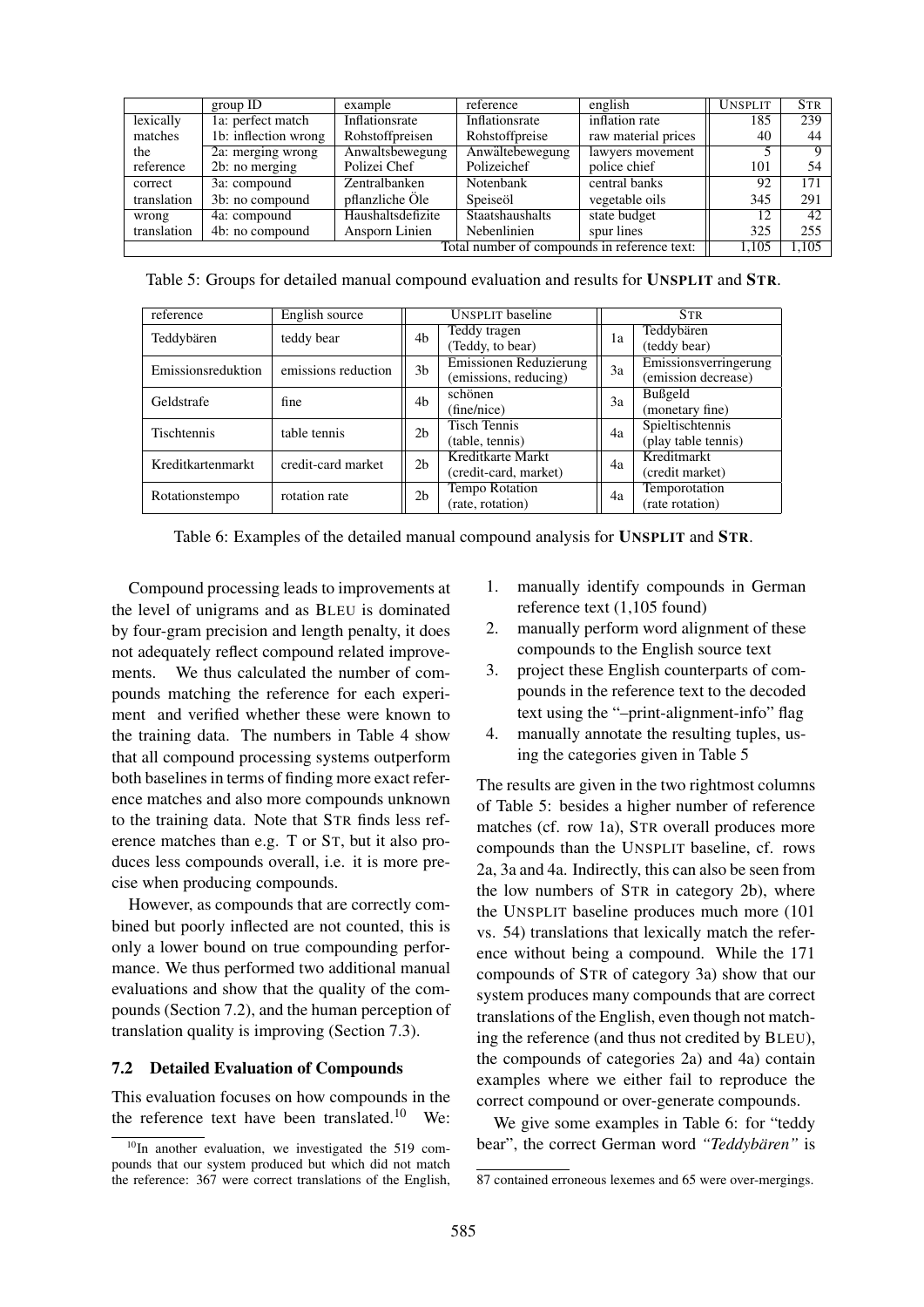missing in the parallel training data and instead of *"Bar" ¨* ("bear"), the baseline selected *"tragen"* ("to bear"). Extracting all words containing the substring "bär" ("bear") from the original parallel training data and from its underspecified split version demonstrates that our approach is able to access all occurrences of the word. This leads to higher frequency counts and thus enhances the probabilities for correct translations. We can generalise over 18 different word types containing "bear" (e.g. "polar bears", "brown bears", "bear skin", "bear fur") to obtain only 2:

occurrences in raw training data: Bär (19), Bären  $(26)$ , Bärendienst  $(42)$ , Bärenfarmen  $(1)$ , Bärenfell  $(2)$ , Bärengalle(1), Bärenhaut (1), Bärenmarkt (1), Braunbär (1), Braunbären (3), Braunbärengebiete (1), Braunbär-Population  $(1)$ , Eisbären $(18)$ , Eisbärenpopulation  $(2)$ , Eisbärenpopulationen (1), Schwarzbär (1), Schwarzbären (1)

#### *"bär"* occurring in underspecified split data:

 $Bär < +NN$  > < Masc > < Sg > (94)  $Bär < +NN$  > < Masc > < Pl > (29)

*"Emissionsverringerung"* (cf. Table 6) is a typical example of group 3a): a correctly translated compound that does not lexically match the reference, but which is semantically very similar to the reference. The same applies for *"Bußgeld"*, a synonym of *"Geldstrafe"*, for which the UN-SPLIT baseline selected *"schonen" ¨* ("fine, nice") instead. Consider also the wrong compound productions, e.g. *"Tischtennis"* is combined with the verb *"spielen"* ("to play") into *"Spieltischtennis"*. In contrast, *"Kreditmarkt"* dropped the middle part *"Karte"* ("card"), and in the case of *"Temporotation"*, the head and modifier of the compound are switched.

## 7.3 Human perception of translation quality

We presented sentences of the UNSPLIT baseline and of STR in random order to two native speakers of German and asked them to rank the sentences according to preference. In order to prevent them from being biased towards compoundbearing sentences, we asked them to select sentences based on their native intuition, without revealing our focus on compound processing.

Sentences were selected based on source language sentence length: 10-15 words (178 sentences), of which either the reference or our system had to contain a compound (95 sentences). After removing duplicates, we ended up with 84 sentences to be annotated in two subse-

|  |  |  | (a) Fluency: without reference sentence |  |
|--|--|--|-----------------------------------------|--|
|--|--|--|-----------------------------------------|--|

|  | $\kappa = 0.3631$<br>$\mathbf{\sim}$<br><b>STR</b><br>erson<br><b>UNSPLIT</b><br>equal |            | person 1                              |       |    |  |  |
|--|----------------------------------------------------------------------------------------|------------|---------------------------------------|-------|----|--|--|
|  |                                                                                        | <b>STR</b> | <b>UNSPLIT</b>                        | equal |    |  |  |
|  |                                                                                        | 24         |                                       |       | 37 |  |  |
|  |                                                                                        |            | 16                                    | 9     | 30 |  |  |
|  |                                                                                        | 6          | 2                                     | g     |    |  |  |
|  |                                                                                        | 35         | 24                                    | 25    |    |  |  |
|  |                                                                                        |            | (b) Adequacy: with reference sentence |       |    |  |  |
|  | $\kappa = 0.4948$                                                                      |            | person 1                              |       |    |  |  |
|  |                                                                                        | Str        | Unsplit                               | equal |    |  |  |
|  |                                                                                        |            |                                       |       |    |  |  |

|        | $K = 0.4940$   | <b>STR</b> | UNSPLIT | equal |    |
|--------|----------------|------------|---------|-------|----|
|        | <b>STR</b>     |            |         |       | 32 |
| ă<br>ž | <b>UNSPLIT</b> |            | 21      |       | 32 |
|        | equal          |            |         | 12    | 20 |
|        |                | 30         |         | 24    | 84 |

Table 7: Human perception of translation quality.

quent passes: first, without being given the reference sentence (approximating fluency), then, with the reference sentence (approximating adequacy). The results are given in Table 7. Both annotators preferred more sentences of our system overall, but the difference is clearer for the fluency task.

## 8 Conclusion

Compounds require special attention in SMT, especially when translating into a compounding language. Compared with the baselines, all of our experiments that included compound processing produced not only many more compounds matching the reference exactly, but also many compounds that did not occur in the training data. Taking a closer look, we found that some of these new compounds could only be produced due to the underspecified representation we are using, which allows us to generalise over occurrences of simple words, compound modifiers and heads. Moreover, we demonstrated that features derived from the source language are a valuable source of information for compound prediction: experiments were significantly better compared with contrastive experiments without these features. Additional manual evaluations showed that compound processing leads to improved translations where the improvement is not captured by BLEU.

## Acknowledgements

This work was supported by Deutsche Forschungsgemeinschaft grants Models of Morphosyntax for Statistical Machine Translation (Phase 2) and Distributional Approaches to Semantic Relatedness. We thank the anonymous reviewers for their comments and the annotators.